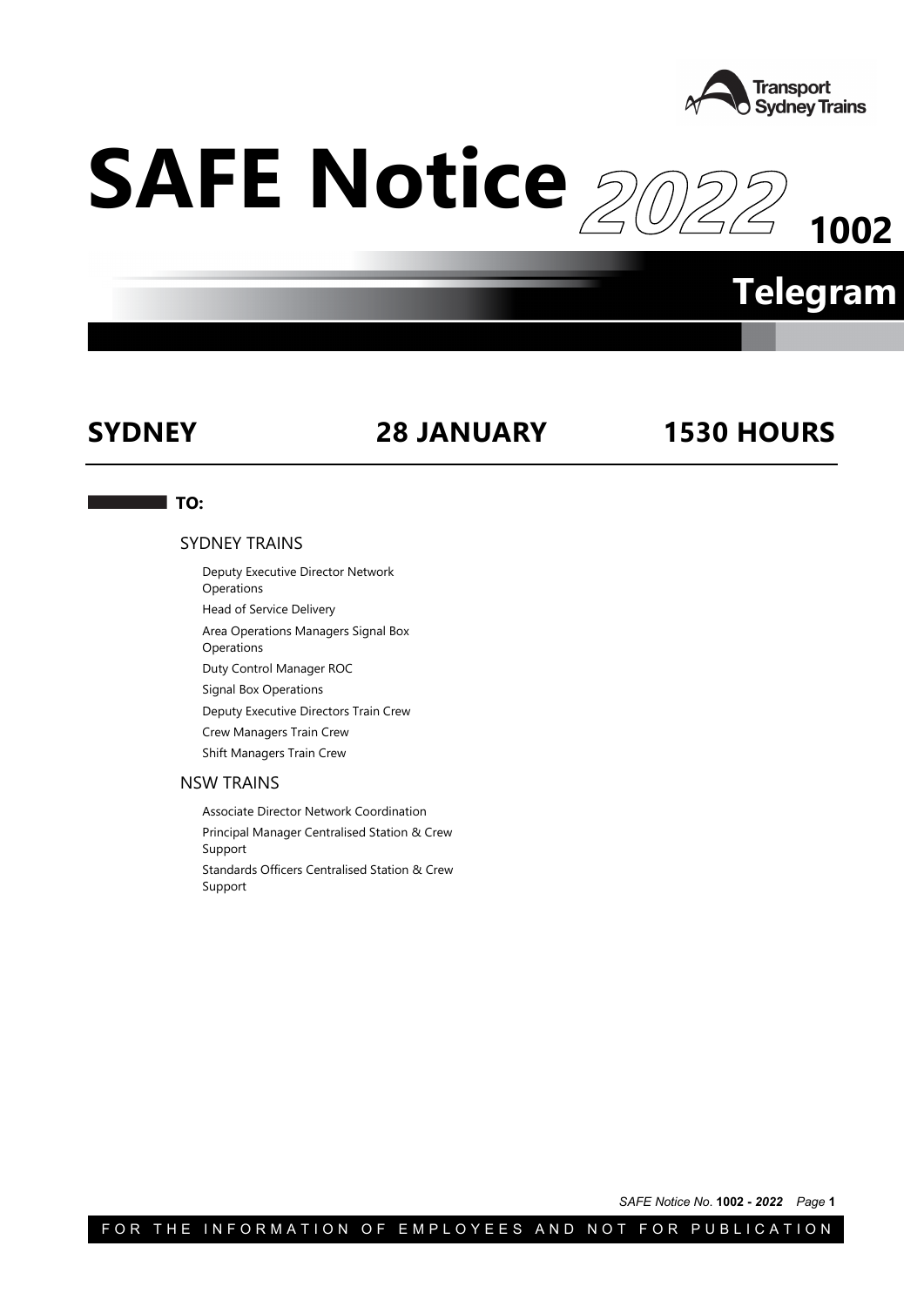## **Commencement of control of the Country Rail Network (CRN) by UGL Regional Linx (UGL RL)**

Effective from 2359 hours, Saturday, 29 January 2022

UGL Regional Linx (UGL RL) will commence control of the Country Rail Network (CRN) replacing John Holland Rail (JHR).

The following arrangements will replace the current instructions relating the interface with JHR Country Rail Network (CRN) in NLA 212 Penrith – Wallerawang and will apply for a period to be determined.

## **Sydney Trains – CRN Interface Boundaries**

The Network Control boundaries between the CRN and Sydney Trains territories define the location for Network Controller responsibilities.

| Line | limits       | <b>Sydney Side</b>                                  | Country Side |
|------|--------------|-----------------------------------------------------|--------------|
| Down | Signal WG1   | Signaller Lithgow Yard   CRN Network Control<br>Box | Officer      |
| Up   | Signal 166.8 | Signaller Lithgow Yard   CRN Network Control<br>Box | Officer      |

## **Application of Network Rules**

| Line      | Limits                       | <b>Network Rules</b> |
|-----------|------------------------------|----------------------|
| Down Main | Country Side of WG1 Signal   | <b>CRN</b>           |
|           | Sydney Side of WG1 Signal    | <b>Sydney Trains</b> |
| Up Main   | Country Side of 166.8 Signal | <b>CRN</b>           |
|           | Sydney Side of 166.8 Signal  | <b>Sydney Trains</b> |

On the Sydney side of Signal WG1 on the Down Main line and on the Up Main up to and Including Signal 166.8, all work on track authorities, proceed authorities and special working must be authorised by the responsible Sydney Trains Signaller or Network Controller.

## **Advice of train departure**

In the Up direction, the CRN Network Control Officer will advise the Sydney Trains Network Controller prior to a departure of rail traffic from Rydal and Baal Bone.

In the Down direction, the Sydney Trains Network Controller will advise the CRN Network Control Officer prior to a departure of rail traffic from Lithgow Coal Stage.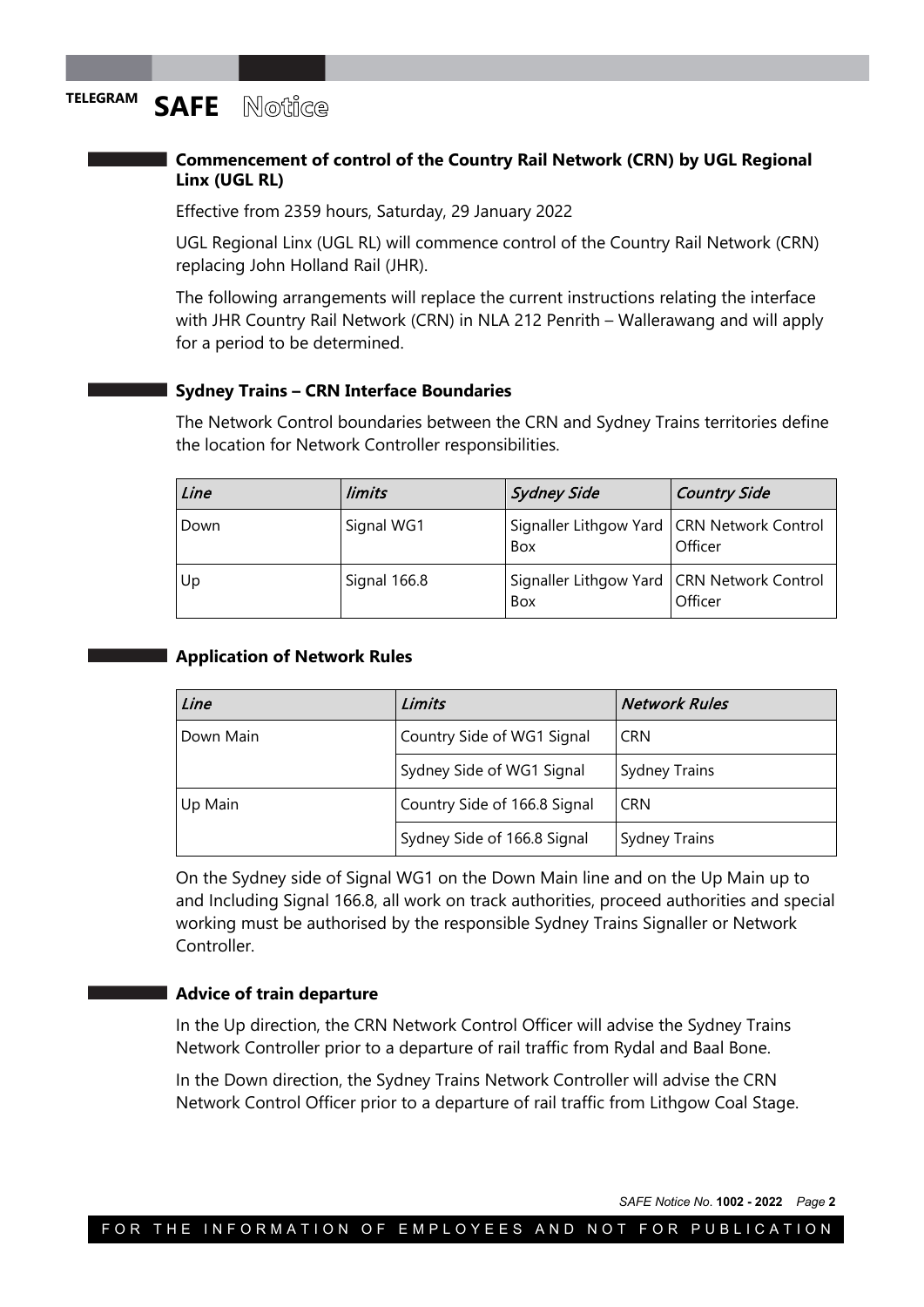## **Work on Track**

All work on track authorities on the Down Main line on the Sydney side of Signal WG1 and on the Up Main line on the Sydney side of Signal 166.8 must be authorised by the Sydney Trains Network Controller.

## **Local Possession Authority (LPA)**

## CRN only LPA

| Line      | Limits                      |
|-----------|-----------------------------|
| Down Main | Country side of 97.1 signal |
| Up Main   | Sydney side of 166.8        |

## Down Main line

CRN must advise Sydney Trains in advance of the request to implement an LPA on the country side of Signal 97.1 and be implemented in accordance with the Sydney Trains Network Rules and Procedures.

CRN and Sydney Trains will advertise possessions on a STN and CTN respectively.

CRN must request Sydney Trains Engineering and Maintenance to make arrangements for 97.1 signal to be maintained at STOP and booked out of use for the duration of the LPA.

## Up Main line

CRN must advise Sydney Trains in advance of the request to implement an LPA on the Sydney side of Signal 166.8 and be implemented in accordance with the Sydney Trains Network Rules and Procedures.

CRN and Sydney Trains will advertise possessions on a STN and CTN respectively.

Sydney Trains will request that Signal 166.8 is maintained at STOP and booked out of use for the duration of the LPA.

## Sydney Trains only LPA

| Line      | Limits                      |
|-----------|-----------------------------|
| Down Main | Sydney side of WG1 signal   |
| Up Main   | Sydney side of 166.8 signal |

Sydney Trains will advertise the possession on a Special Train Notice (STN).

Where the limits of an LPA extend to Signal 166.8 on the Up Main line, Sydney Trains will request that Signal 166.8 is maintained at STOP and booked out of use for the duration of the LPA.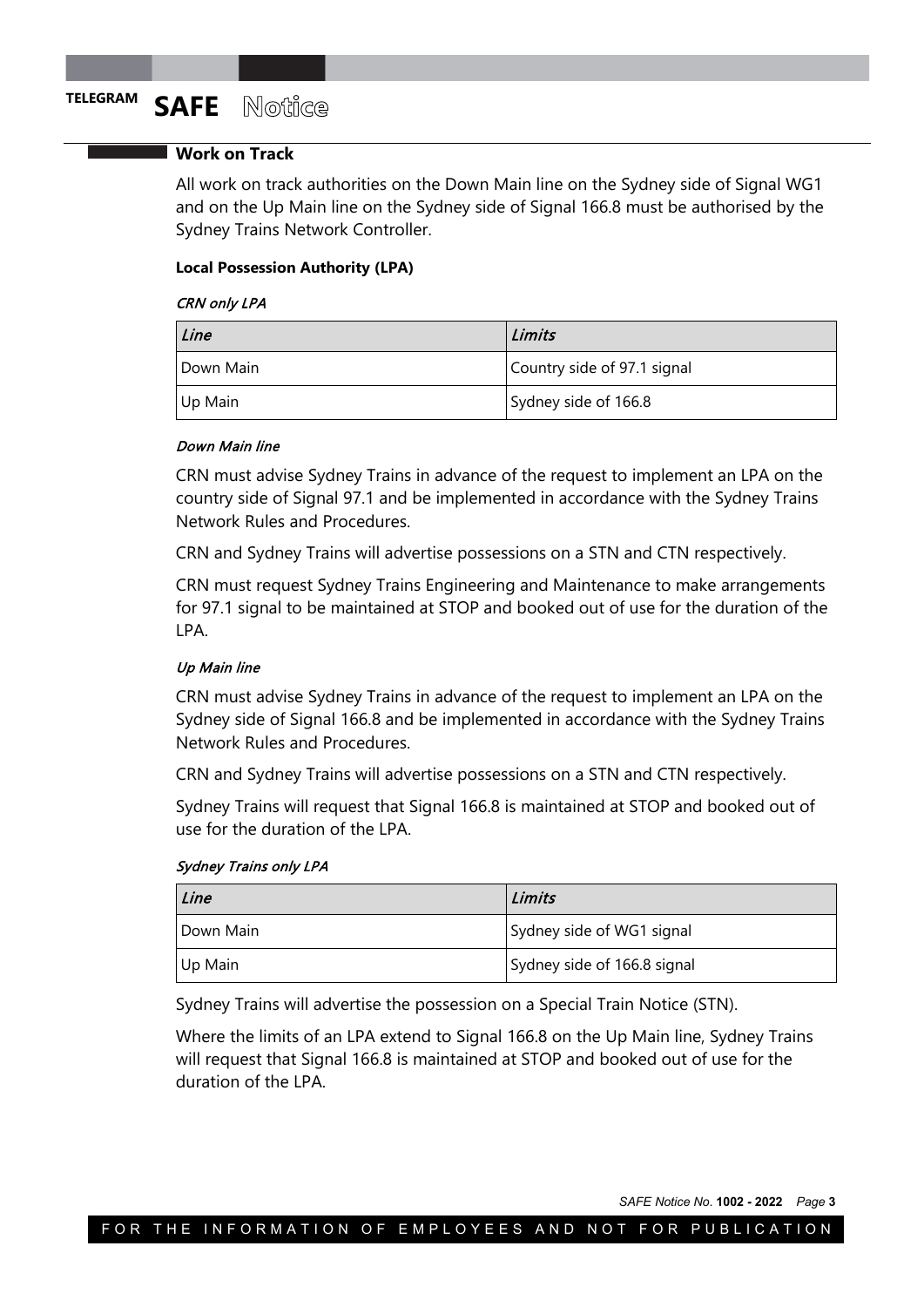## Sydney Trains – CRN back to back LPA

| Line      | Limits       |
|-----------|--------------|
| Down Main | WG1 signal   |
| Up Main   | 166.8 signal |

CRN and Sydney Trains will advertise possessions on STN and CTN respectively.

Where a back to back possession is implemented, the following instructions will apply:

- Worksites and rail vehicles that need to move from Sydney Trains territory to CRN territory are authorised and supervised by the CRN Possession Protection **Officer**
- Worksites and rail vehicles that need to move from CRN territory to Sydney Trains territory are authorised and supervised by the Sydney Trains Possession Protection Officer.

## **Track Occupancy Authority (TOA)**

## Down Main line

The Sydney Trains Network Controller is responsible for authorising a Track Occupancy Authority on the Down Main line on the Sydney side of Signal WG1.

The Signaller at Lithgow Yard Box is responsible for issuing and protecting a TOA on the Down Main line on the Sydney side of Signal WG1.

## Up Main line

The Sydney Trains Network Controller is responsible for authorising a Track Occupancy Authority on the Up Main line on the Sydney side of Signal 166.8.

The Signaller Lithgow Yard Box is responsible for issuing a TOA on the Up Main line on the Sydney side of Signal 166.8.

The Signaller Lithgow Yard Box must confer with the CRN Network Control Officer and the Protection Officer. The Signaller Lithgow Yard Box must obtain an assurance from the CRN Network Control Officer that protecting signals are at STOP with blocking facilities applied prior to issuing the TOA. The Signaller Lithgow Yard Box must make sure that the CRN Network Control Officer has a copy of the TOA form.

## **Track Work Authority (TWA)**

## Down Main line

The Sydney Trains Network Controller is responsible for authorising a Track Work Authority on the Sydney side of Signal WG1.

The Signaller at Lithgow Yard Box is responsible for issuing a TWA on the Down Main line on the Sydney side of Signal WG1.

The Signaller Lithgow Yard Box is responsible for protecting the TWA on the Down Main line where the TWA is to be protected using Controlled Absolute Signals.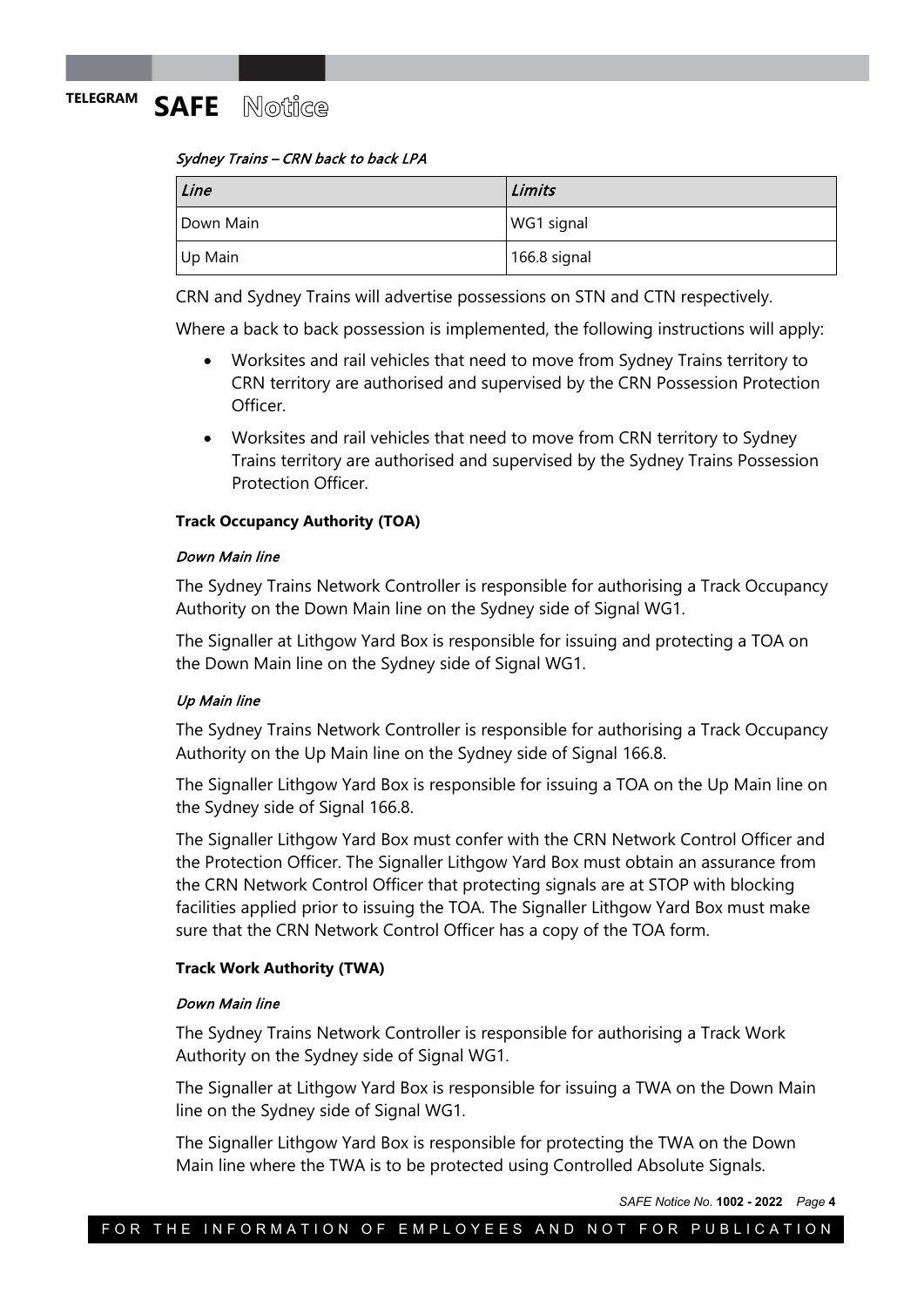## Up Main line

The Sydney Trains Network Controller is responsible for authorising a Track Work Authority on the Sydney side of Signal 166.8.

The Signaller Lithgow Yard Box is responsible for issuing a TWA on the Up Main line Sydney side of Signal 166.8.

A TWA on the Up Main line on the Sydney side of Signal 166.8 must only be protected in accordance with the Sydney Trains Network Rules and Procedures using Handsignallers only.

The Signaller Lithgow Yard Box must advise the CRN Network Control Officer details of the TWA.

## **Absolute Signal Blocking (ASB) and Route Control Blocking (RCB)**

The Absolute Signal Blocking (ASB) and the Route Control Blocking (RCB) method of protection must not be used on the Up and Down lines Sydney side of Signal WG1 and Signal 166.8.

## **Lookout Working**

Lookout Working on the Up and Down Main lines on the Sydney side of Signal WG1 and Signal 166.8 must be conducted in accordance with the Sydney Trains Network Rule and Procedure *NWT 310 Lookout Working* and *NPR 711 Using Lookouts.*

## **Activities associated with in service rail traffic**

Activities associated with service rail traffic on the Up and Down Main lines the Sydney side of Signal WG1 and Signal 166.8 must be conducted in accordance with Sydney *Trains Network Rule NTR 432* and *Network Procedure NPR 750*.

If adjacent line protection for an activity associated with in-service rail traffic is required on the Up Main line on the Sydney side of Signal 166.8 the Signaller Lithgow Yard Box must request the CRN Network Control Officer to place Signal WG 6 and Signal WG 10 at STOP with blocking facilities applied.

## **Applying Blocking facilities**

If it is necessary to place signals at STOP and apply blocking facilities to Signal WG 6 and Signal WG 10, the CRN Network Control Officer will provide the Signaller Lithgow Yard Box with a security code/s.

The Signaller Lithgow Yard Box must make a permanent record of the security code/s.

The Signaller Lithgow Yard Box must provide the security code/s to the CRN Network Control Officer when blocking facilities are no longer required.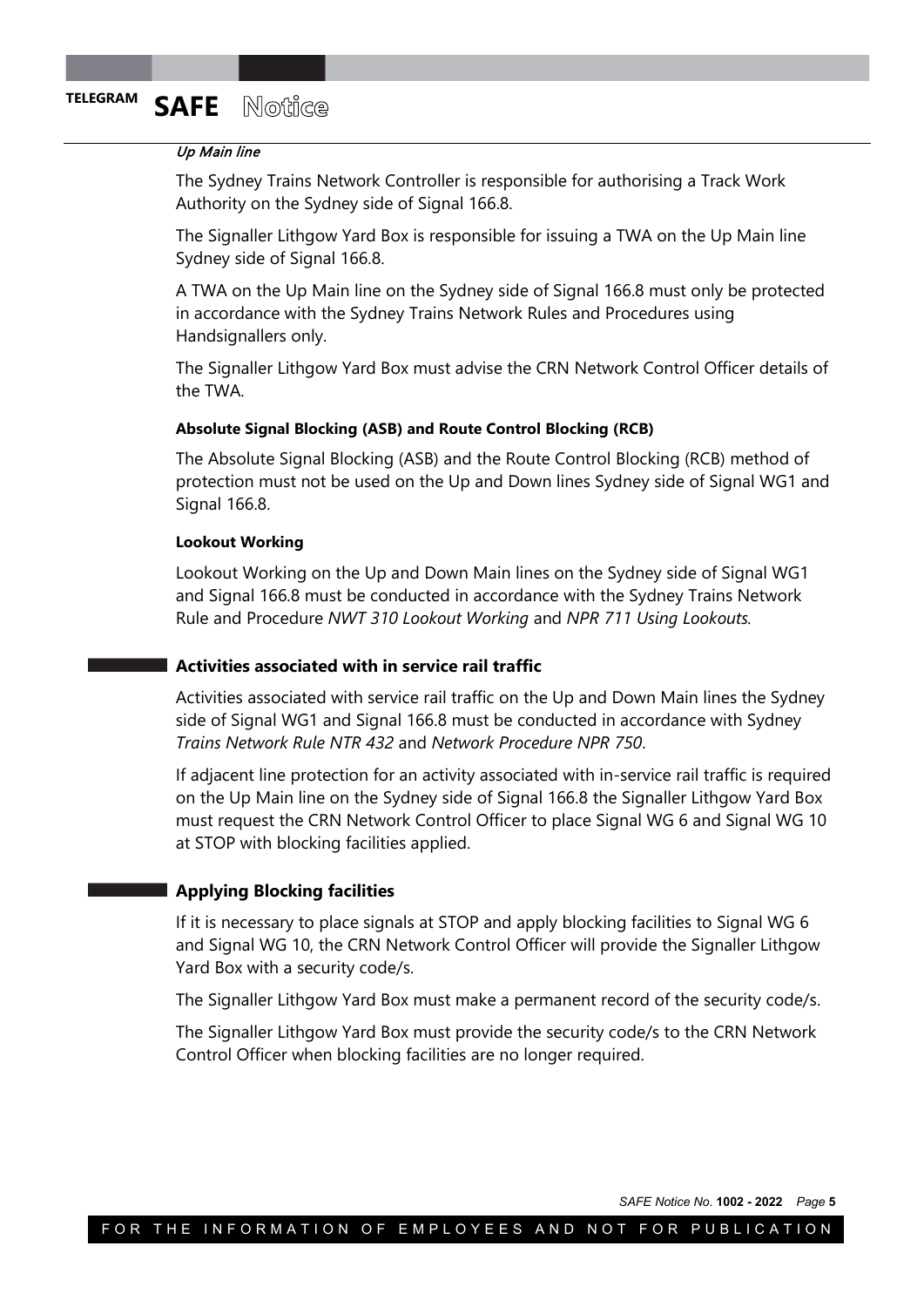## **Special Working**

## **Special Proceed Authority (SPA)**

Special Proceed Authorities (SPA) on the Down Main line on the Sydney side of Signal WG1 and on the Up Main line on the Sydney side of Signal 166.8 must be authorised and issued in accordance with *NSY 514 Special Proceed Authority.*

## Down Main line

The Sydney Trains Network Controller will be responsible for authorising and issuing Special Proceed Authorities (SPA) on the Down Main line on the Sydney side of Signal WG1.

The Sydney Trains Network Controller must confer with the CRN Network Control Officer prior to issuing the authority and must make sure that the CRN Network Controller has a copy of the SPA form (NRF 005).

## Up Main line

The Sydney Trains Network Controller will be responsible for authorising and issuing Special Proceed Authorities (SPA) on the Up Main line on the Sydney side of Signal 166.8.

The Sydney Trains Network Controller must confer with the CRN Network Control Officer prior to issuing the authority and must make sure that protecting signals have been placed at STOP with blocking facilities applied or conflicting rail traffic movements have been restrained.

The Sydney Trains Network Controller must make sure that the CRN Network Control Officer has a copy of the SPA form (NRF 005).

## **Pilot Staff Working (PSW)**

Pilot Staff Working (PSW) must not be implemented on the Up and Down Main lines on the Sydney side of Signal WG1 and Signal 166.8.

## **Manual Block Working**

The Signaller Lithgow Yard Box and the CRN Network Control Officer must confer prior to dispatching rail traffic that may not effectively operate track circuits (must be block worked).

Manual Block Working on the Up and Down Main lines Sydney side of Signal WG1 and Signal 166.8 must be implemented in accordance with NSY 512 Manual Block Working.

## Up Main line

If Manual Block Working is implemented on the Up Main line on the Sydney side of Signal 166.8, the Signaller Lithgow Yard Box must obtain an assurance from the CRN Network Control Officer that blocking facilities have been applied.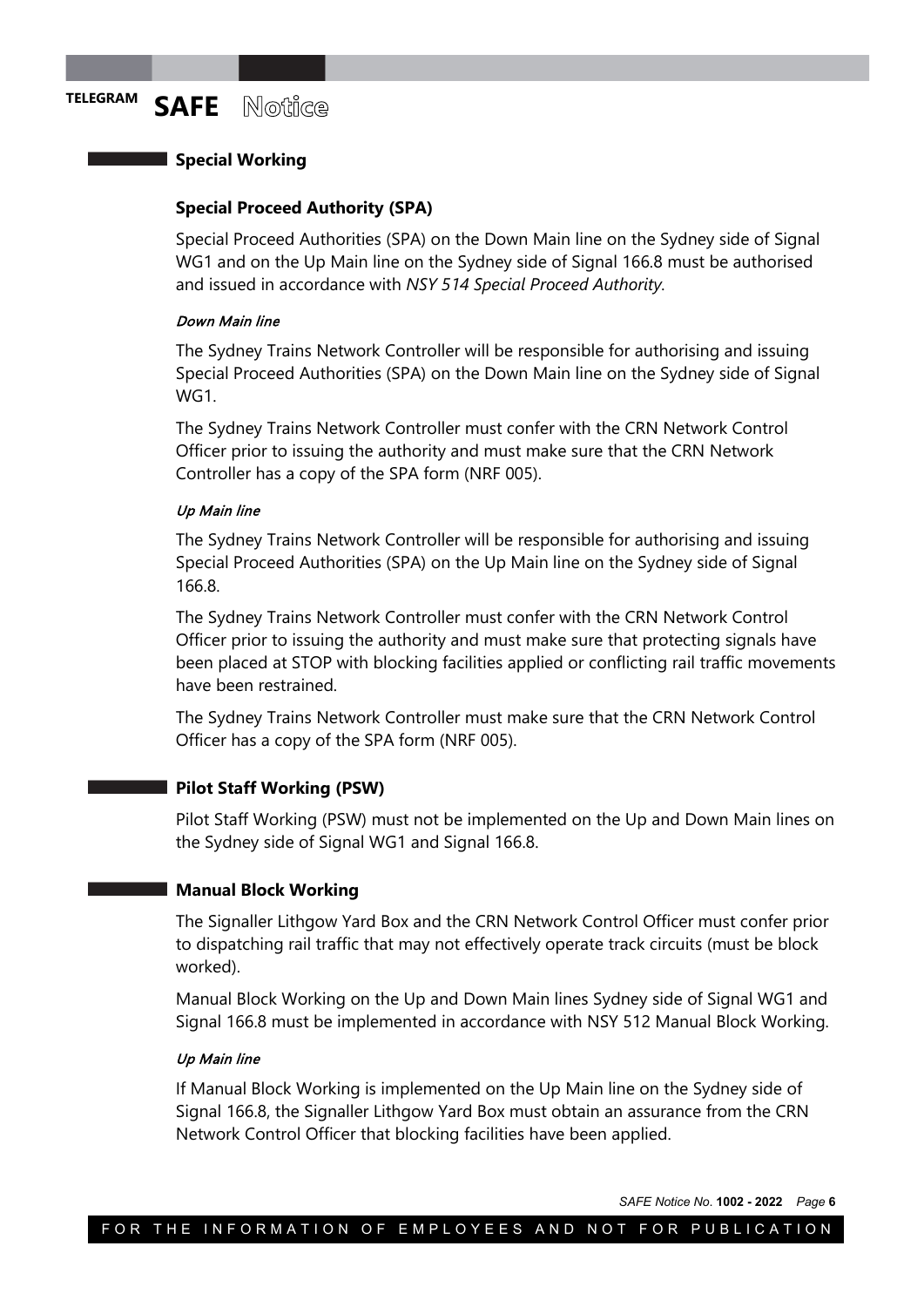The Signaller Lithgow Yard Box must tell the CRN Network Control Officer when the rail traffic has arrived complete beyond Signal 97.0.

## Down Main line

If Manual Block Working is implemented on the Down Main line on the Sydney side of Signal WG1, the CRN Network Control Officer must obtain an assurance from the Signaller Lithgow Yard Box that blocking facilities have been applied. The CRN Network Control Officer must tell the Signaller Lithgow Yard Box when the rail traffic has arrived complete beyond Signal WG1.

## **CAN Block Working**

CAN Block Working must not be implemented on the Up and Down Main lines Sydney side of Signal WG1 and Signal 166.8.

## **Conditions affecting the Network (CAN)**

If a Condition affecting the Network (CAN) is reported between Lithgow Yard Limits and Wallerawang Yard Limits, the CRN Network Control Officer and Signaller Lithgow Yard Box must notify each other.

The Signaller Lithgow Yard Box is responsible for issuing CAN warning on the Down Main line. Written CAN warnings must be issued on NRF 004 form.

The CRN Network Control Officer is responsible for issuing CAN warning on the UP Main line. Written CAN warnings must be issued on CNRF 004 form.

## **Removal and restoration of the 1500v supply**

The removal and restoration of the 1500v supply on the Sydney side of Signal WG1 and Signal 166.8 must be conducted in accordance with the Sydney Trains Network Rules and Procedures.

The Sydney Trains Network Controller must coordinate the removal and restoration of supply. Prior to giving clearance for the removal of supply, the Sydney Trains Network Controller must confer with the CRN Network Control Officer and obtain the necessary assurances.

## **Passing Signals at STOP**

All signals on the Sydney side of Signal WG1 on the Down Main line and all signals on up to and Including Signal 166.8 on the Up Main line must be passed at STOP in accordance with Sydney Trains Network Rules and Procedures.

## **Placing Temporary Speed Signs**

Temporary Speed restrictions on the Up and Down Main lines Sydney side of the property boundary 158.800km must be managed using Sydney Trains Temporary Speed signs and standards.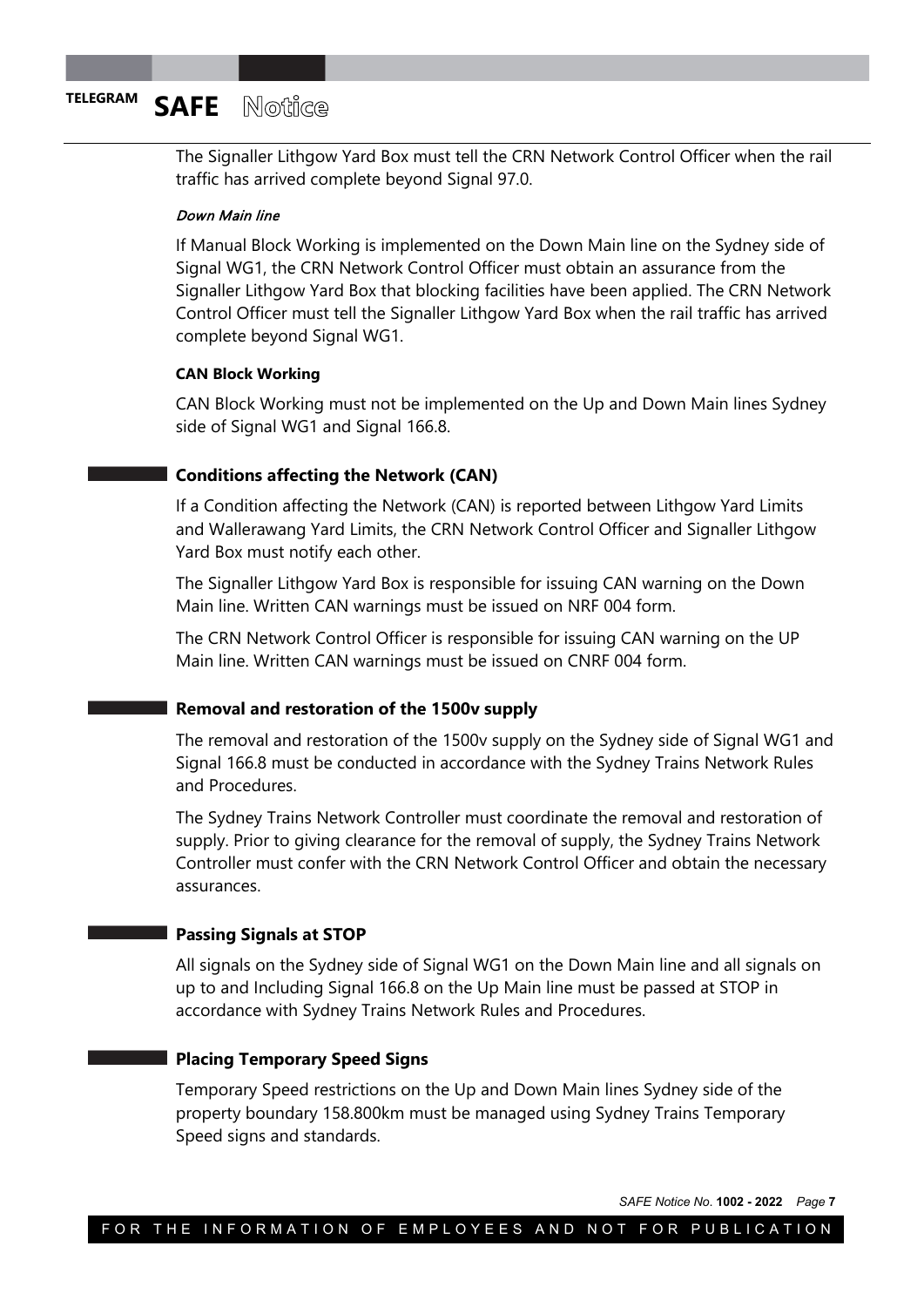## **TELEGRAM SAFE** Notice

Temporary Speed restrictions on the Up and Down Main lines country side of the property boundary 158.800km must be managed using CRN Temporary Speed signs and standards.

The Warning signs of the respective networks may be used where there is insufficient distance between the property boundary and the speed restriction.